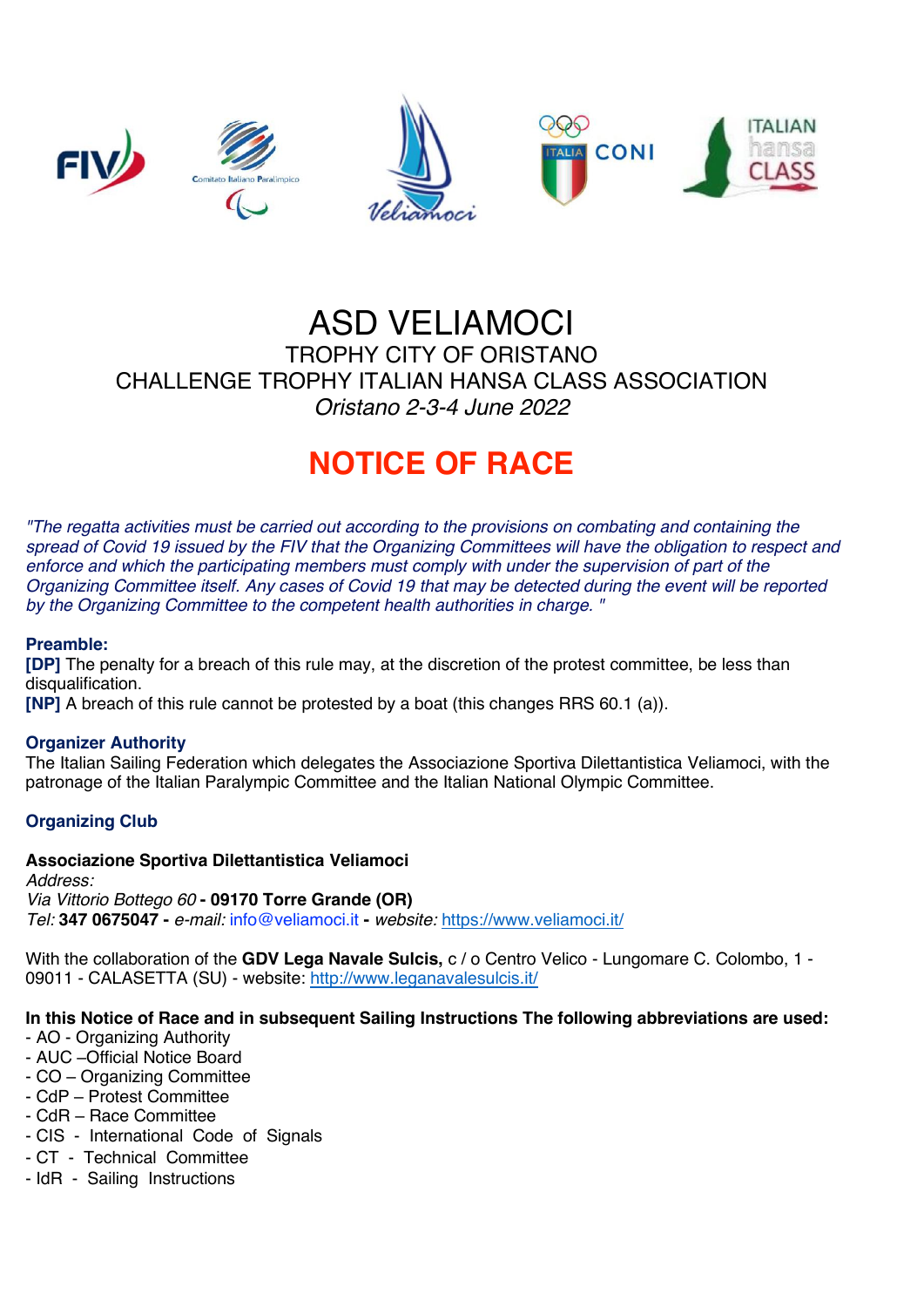- FIV Italian Sailing Federation
- RRS World Sailing Regatta Rules WS (2021 2024) or Rule
- SR Regatta Secretariat
- WS World Sailing

#### **1. RULES**

**1.1.** The regatta will be governed by the "Rules" as defined by the Racing *Rules* (WS 2021/2024)

**1.2.** The FIV Regulations for National Sports Activities in force are to be considered "Rule".

**1.3.** The "Class Rules" for the purposes of defining the rules are the rules of the Hansa 303 International Class Association.

**1.4.** [DP] [NP] The "PROTOCOL FOR REGULATING MEASURES FOR CONTRASTING AND CONTAINING THE SPREAD OF COVID-19 IN AFFILIATED SPORTS COMPANIES AND ASSOCIATIONS", version in force - hereinafter referred to as "PROTOCOL".

The penalty for an infringement of the "Protocol" can be a maximum of 10%, depending on the seriousness of the infringement committed. The percentage will be calculated with respect to the finish position of the boat in all the races of the day in which the infringement was committed, or in the case of infringement while the boat is not racing, the penalty will be applied in the nearest race in the time, to that of the accident, as per RRS 64.2.

**1.5.** No start will be given if the wind is less than 3 knots over the entire race course;

**1.6.** No start will be given with winds exceeding 15 knots and the crews must remain ashore; **1.7.** This Notice, the Sailing Instructions and the subsequent Official Announcements are to be considered rules.

**1.8.** In case of conflict between the Notice of Race and the Sailing Instructions, the Sailing Instructions and the Official Announcements will prevail and will be displayed on the Official Notice Board (Amendment RRS 63.7).

**1.9**. If there is a conflict between languages the Italian text will take precedence.

**1.10. [DP] [NP]** When racing, except in emergency situations, a boat shall not perform voice or data transmissions and shall not receive any data or voice communications which are not available to all other boats.

#### **2. SAILING INSTRUCTIONS**

**2.1.** The Sailing Instructions will be available at the link: https://www.veliamoci.it/ and in virtual form through **the My FEDERVELA APP** from 12:00 on the day before the Race. **3. COMMUNICATIONS** 

**3.1.** The **Official Notice Board will be visible on the MY FEDERVELA APP.**

**3.2.** Communications to competitors including any changes to the Sailing Instructions will be posted to the AUC on the **MY FEDERVELA APP.** They will also be made available on the **WHATSAPP CAMP.NAZ.HANSA 2022** channel. The group is read-only and it will therefore only be possible to receive messages from the Organizing Committee, to consult press releases, deadlines, protests, calendar of hearings and related decisions. The messages sent here have no official value and will be sent when and if possible. The absence of one or more communications on this group or the presence of incorrect communications cannot be the cause of a request for redress (as amended by RRS 60.1 (b) and 62.1 (a)).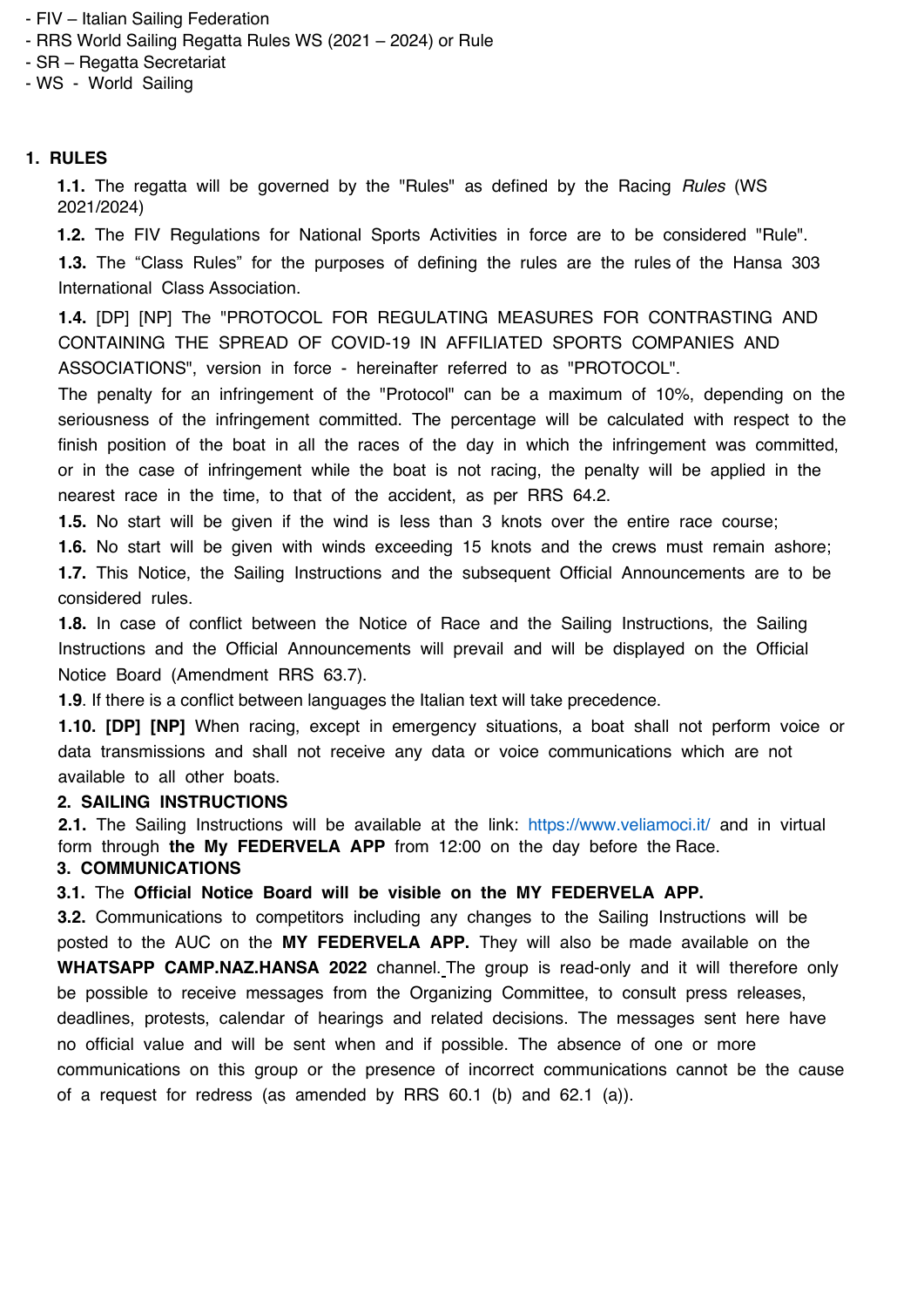#### **4. ADVERTISING [DP] [NP]**

**4.1.** Advertising is permitted as per the Class Regulations and as per Regulation World Sailing 20 Codeof Advertising, the regatta is classified as "unrestricted advertising". Italian Boats displaying individual advertising must have a valid FIV license.

#### **5.ELIGIBILITY AND REGISTRATION**

**5.1.** The regatta is open to all boats of the Hansa 303 Class [single and double].

**5.2.** It is not allowed to register a competitor in both divisions, single and double.

**5.3.** Italian competitors must be in compliance with the FIV card valid for the current year,

including a valid medical view; any foreign competitors must be in compliance with the provisions of their National Authority regarding membership.

**5.4.** Competitors must be in good standing with the membership of their National Hansa Class Association, valid for the current year.

**5.5.** Underage competitors, if present, must deliver the registration form signed at the bottom by the parent or guardian or "Support Person" which allows them to submit to the Rules (RRS 4.1 (b)) and who, during the event, assumes the responsibility of having him enter the water to race.

**5.6**. Italian Competitors, whose boats display advertising, must present the relative Fiv License at the time of completing the registration.

**5.7.** All helmsmen must complete and sign the "Substitute Declaration on Possession of the Necessary Documentation" model available at the link https://www.veliamoci.it/campionato-nazionale-hansa-303- 2022/documenti/ and send it to the ASD Veliamoci secretariat to the e-mail address info@veliamoci.it at the same time as registration.

All the documentation listed in the above model may be requested in original during the National Championship

**5.8.** Registrations must be made through the FIV Electronic Platform in use by and no later than **May 15 2022**

For minors, in addition, it will be necessary to fill in and sign by parental authority, the "Release for the registration of the minor athlete to the sailing event" model available at the link

https://www.veliamoci.it/campionato-nazionale-hansa-303-2022/documenti/ and send it to the ASD Veliamoci secretariat to the e-mail address info@veliamoci.it at the same time as registration. Any foreign crews must register by e-mail to info@veliamoci.it, indicating: name and surname of the helmsman and / or bowman, sail number, nationality, club they belong to and complete the registration at the secretariat before the race.

The registration fee must be paid, by the aforementioned date, by bank transfer to the following coordinates:

Beneficiary: ASD VELIAMOCI Bank: UNICREDIT IBAN: IT24 F 0200817401000104031184 The purpose of the transfer must include the **sail number of the boat, name and surname of the competitor** 

**5.9.** Any registrations that arrive after the above terms will be accepted if accompanied by a payment of the registration fee increased by 50%.

- The bank transfer receipt must be sent by e-mail to the organizing club of the event within the terms set out in point **5.8.**

#### **6. REGISTRATION FEE**

- **6.1.** The registration fee is:
	- **30.00 euros** for the single.

**60.00 euros** for the double (30.00 euros each).

**6.2.** In case of non-participation, the registration fee will not be refunded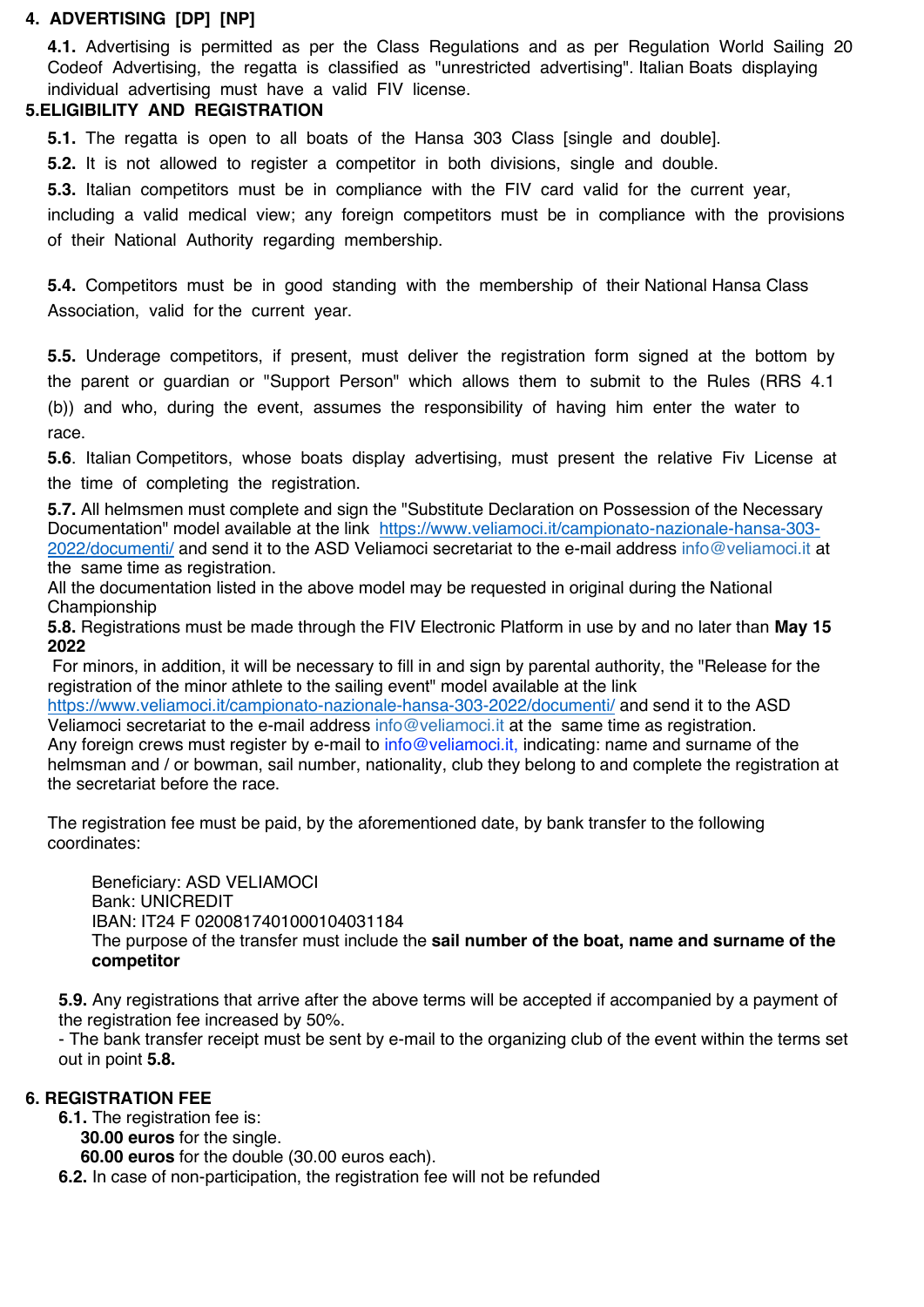| <b>DATE</b>        | <b>TIME</b>             | <b>ACTIVITIES</b>                     | <b>PLACE</b>             |
|--------------------|-------------------------|---------------------------------------|--------------------------|
| <b>1 JUNE 2022</b> | h. 8:30 am $-$ 05:00 pm | Arrivals of athletes and registration | Torregrande Marina Port  |
|                    | h.03:00 pm $-$ 05:00pm  | Collective Training                   | Torregrande Marina Port  |
|                    | h. 10:00                | <b>Skippers Meeting</b>               | Torregrande Marina Port  |
| <b>2 JUNE 2022</b> | h. 12:00                | Regattas; 1st warning signal          | Torregrande Marina Port  |
|                    | <b>TBD</b>              | <b>Skippers Meeting</b>               | Torregrande Marina Port  |
| <b>3 JUNE 2022</b> |                         | Regattas                              | Torregrande Marina Port  |
| <b>4 JUNE 2022</b> | <b>TBD</b>              | <b>Skipper Meeting</b>                | Torregrande Marina Port  |
|                    |                         | Regattas                              | Torregrande Marina Port  |
|                    | $h. 6:30 \text{ pm}$    | <b>AWARDS</b>                         | Veliamoci Sailing Center |

- **7.1** The time of the warning signal of the first race of the following days of racing will be published in the Official Notice Board visible on the **MY FEDERVELA app and Whatsapp Camp.Naz.hansa 2022 channel** by 7.00 pm of the day before the day in which it will take effect. If it is not published, the time of the previous day will be automatically confirmed.
- **7.2.** No **Warning** signal will be given after **03:00 pm** on the last day of racing. There is a maximum of **8**  (eight) races. No more than **3** (three) races can be held per day.
- **7.3.** The Regatta will be valid if at least **1** (one) race is completed. The Event will be valid for the assignment of the title of National Champion of the Hansa 303 single class and National Champion of the double Hansa 303 class if at least 15 boats of each category will take part and at least 3 (three) valid races will be disputed.

### **8. EQUIPMENT INSPECTION**

- **8.1** Each helmsman must be in possession of a valid Certificate of Conformity for his boat.
- **8.2 [DP] [NP]** Competitors must compete with the sail number shown on the Certificate of Conformity.
- **8.3 [DP]** Boats, equipment and sails must comply with RRS 78.1.
- **8.4** There are no preventive measuraments
- **8.5** Measurement checks may be carried out during the event by the Technical Committee or, upwards absence if not nominated, by the Race Committee during the race at any time.
- **8.6** Any changes may be authorized by the Technical Committee or, if not appointed, by Race Committee only for breakages or damage after verification of the damage by the Technical Committee or the Race Committee.

#### **9. LOCATION**

**9.1 Annex A** to this Notice shows the map of the location where the event is located.

**9.2 Annex B** to this Notice shows the location of the racing area.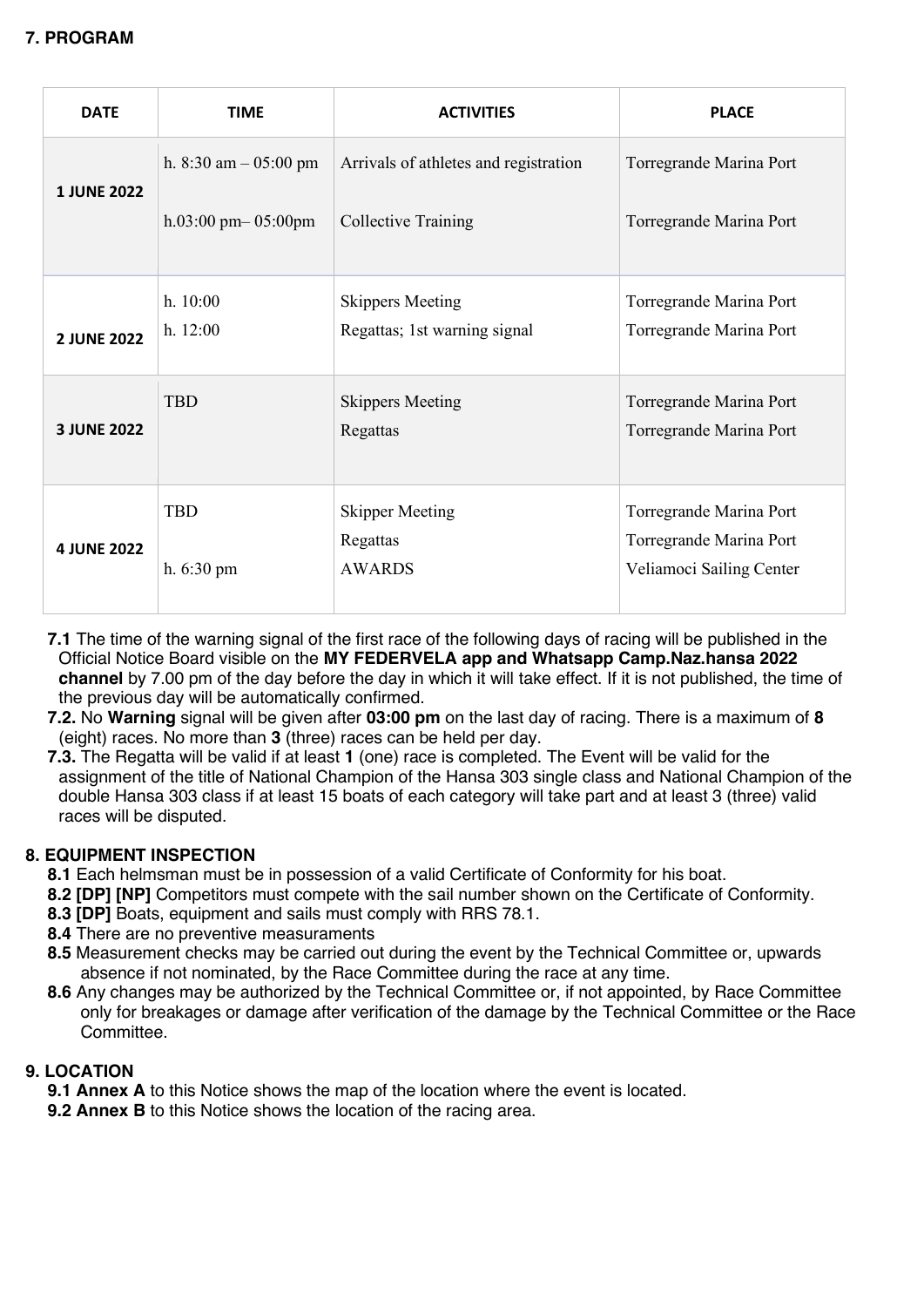## **10. ROUTES**

#### **STICK COURSE:**

Marks 1, 1 Bis, 2 and 2 Bis, will be cylindrical in shape and yellow in color.

The finish mark will be: a Yellow Thin Cylindrical Buoy with the ASD Veliamoci logo.

#### **KEYSTONE COURSE:**

Marks 1-2-3-4 will be yellow cylindrical in shape. the arrival buoy will be: a yellow Thin Cylindrical Buoy with the ASD Veliamoci logo.

#### **11. PENALTY SYSTEM**

**11.1** For the Hansa Class 303 RRS 44.1 is modified so that the "Two Turn Penalty" becomes the "One Turn Penalty".

#### **12. SCORING**

**12.1** When fewer than 4 races have been completed, a boat's score will be equal to the score of all the races performed. When a total of 4 or more races have been completed a boat's score will be the total of the race scores discarded the worst result.

#### **13. SUPPORT PERSONS BOATS [DP] [NP]**

**13.1** All support persons must be accredited by completing the registration form available online at the link https://www.veliamoci.it/campionato-nazionale-hansa-303-2022/documenti/and send it to the following email address info@veliamoci.it declaring:

• the characteristics of their assistance boat,

- having a VHF device on board
- the acceptance of the "Rules for support boats" described in the Sailing Instructions,
- the sail numbers and names of the accompanied competitors.

**13.2** Consequently they will be subject to the technical and disciplinary directives of the Race Committee and / or Jury which may act on the basis of RRS 64.5.

**13.3** The support boat shall be marked with a flag with a white background and a black number.

#### **14. MOORINGS [DP]**

**14.1.** Boats must be left in their assigned places when in port.

#### **15. DATA PROTECTION**

**15.1.** The Organizing Committee will take all necessary precautions to comply with the Italian laws on the protection of sensitive data.

#### **16. ENVIRONMENTAL RESPONSIBILITY [DP] [NP]**

Recalling the Basic Principle that mentions: "Participants are encouraged to minimize any negative environmental impact of the sport of sailing", we recommend the utmost attention to environmental protection in all moments that accompany the practice of the sport of sailing before, during and after the event. In particular, attention is drawn to RRS 47 - Waste Disposal - which verbatim states: "Competitors and support people must not deliberately throw waste into the water. This rule always applies when in the water. The penalty for a breach of this rule can be less than disqualification ".

#### **17. DISCLAIMER OF LIABILITY**

**17.1.** As per the RRS **3** Fundamental Rule , the participants in the regatta referred to in this Notice take part in it under their full and exclusive responsibility, the competitors and their support people are solely responsible for the decision to take part or to continue the regatta. . The Organizers, the Race Committee, the Protest Committee and all those who collaborate in the running of the event, decline any and all responsibility for damage that people and / or things may suffer, both on land and in water, as a consequence of their participation in the regatta. referred to in this Notice of Race. It is the competence of the competitors and their support people to decide on the basis of their abilities, the strength of the wind, the state of the sea, the meteorological forecasts and everything else that must be foreseen by a good sailor, whether to go out to sea and participate in the regatta, to continue it or to give up.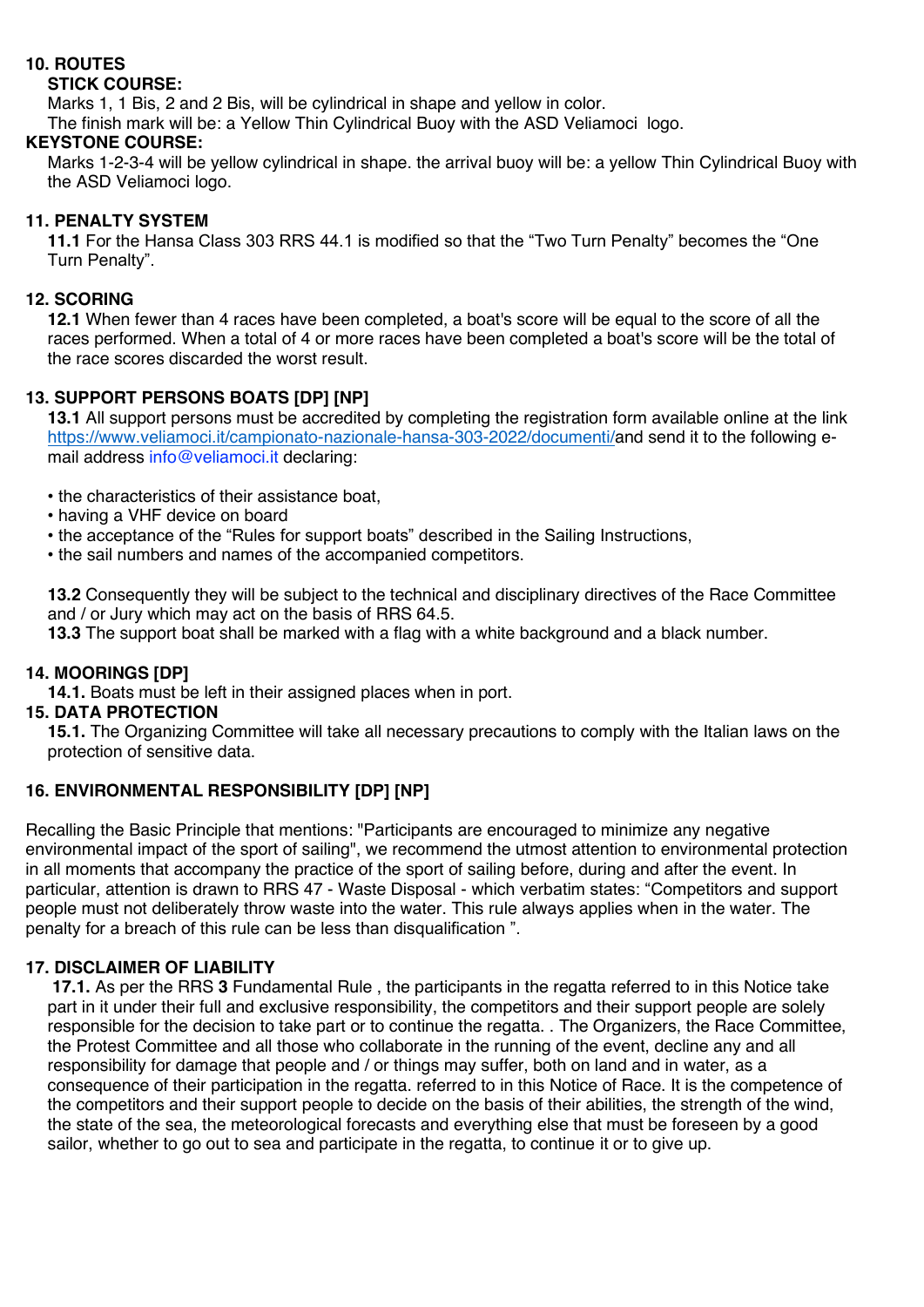#### **18. INSURANCE**

**18.1.** Each participating boat must be covered by a valid third party liability insurance with a minimum ceiling of at least **1,500,000.00** euros per accident or equivalent. The insurance policy can be replaced by the **FIV Plus Card.**

#### **18.2. RADIO COMMUNICATIONS [DP]**

Except in an emergency, a racing boat must not make radio broadcasts and must not receive communications that are not accessible to all boats. This provision also applies to the use of mobile phones, smartphones and tablets.

#### **19. AWARDS**

- **19.1** The prizes will be awarded as follows:
	- The first ITALIAN crew of the General Classification, both for single and double, will be awarded the Challenger Trophy of the Italian Hansa Class Association valid as the National Champion title of the Hansa class 303 2022
	- To the first Paralympic crew of the general classification, for both single and double, the Trophy "City of Oristano"
	- To the first three crews of the general open classification, both for single and double.
	- Any other prizes decided by the organizer.

#### **20. PHOTOGRAPHIC AND / OR TELEVISION RIGHTS**

The Competitors grant full right and permission to the Organizing Body to publish and / or broadcast by any means, any photograph or filmed footage of people or boats during the event, including but not limited to, television commercials and anything else that can be used. for your own editorial or advertising purposes or for printed information.

*THE ORGANIZING COMMETTEE*